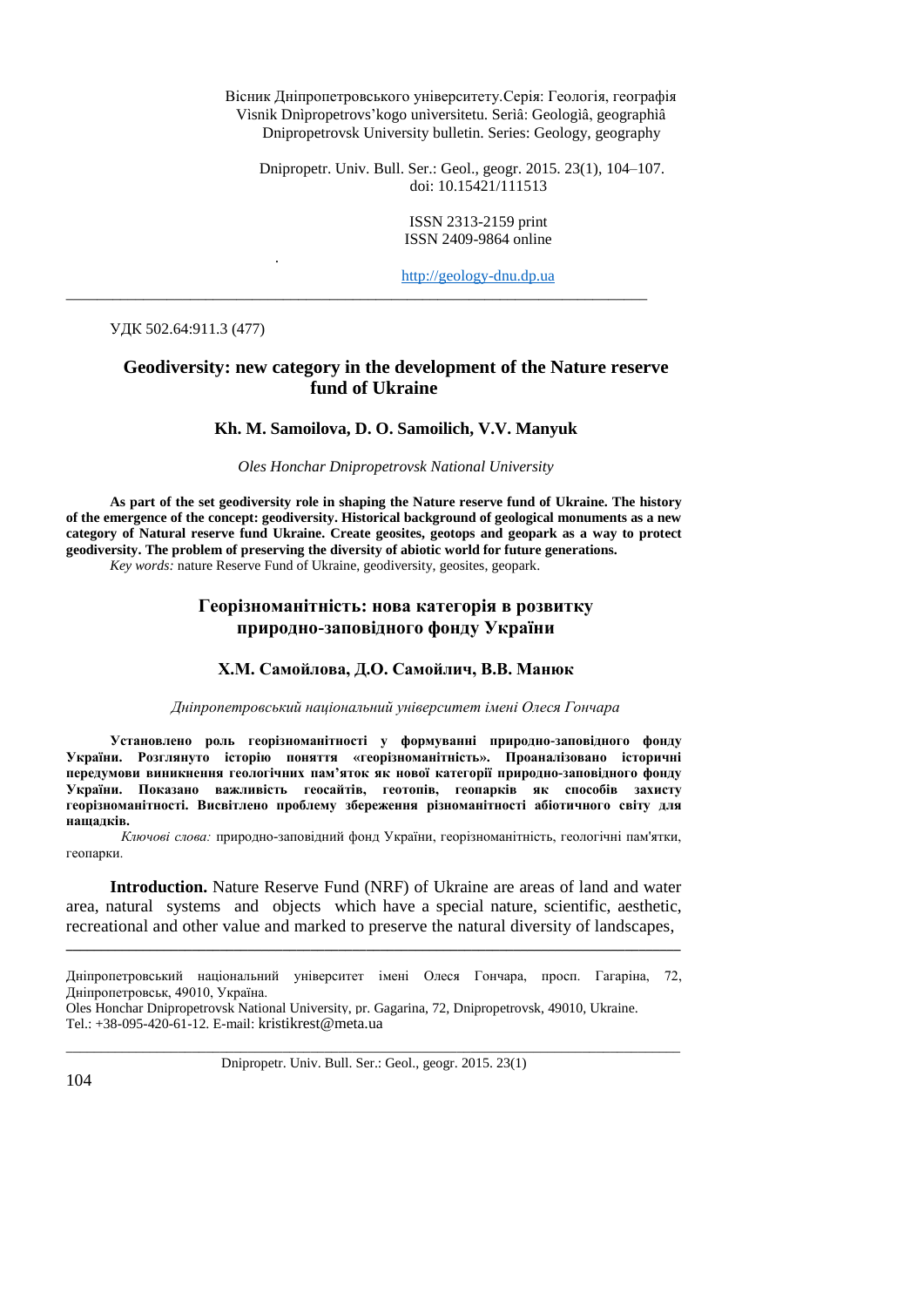animal and plant gene pool in the world, maintaining general ecological balance and provide background environmental monitoring.

Geodiversity is a relatively new category of the NRF in Ukraine. Create geological heritage monuments in Ukraine began in the 30s of the last century (Monastyrski cliffs).

In 1961 of geological monuments first gained official status. In 1985, he issued a guide directory «Geological monuments of Ukraine» Ukraine 1993 is a participant of the Central ProGeo (European Association for the Conservation of geological heritage). That is membership in this international organization revived movement for the conservation of geological heritage in our country. The project GEOSITES developed in 1995 by the International Union of Geological Sciences (IUGS) with the support of UNESCO Ukraine updated register of monuments of geological heritage and has released four volumes of the book «Geological natural monuments of Ukraine» [10].

Currently in the NRF recorded 370 geological sites, with different environmental status [1]. Among them are the different types: stratigraphic, geochronological, paleontological, mineralogical, petrological, tectonic, volcanic, cosmogenic and geomorphological and landscape, hydrological and hydrogeological, beautiful (aesthetic), technogenic, complex.

**Material and methods of research.** When developing the methodological framework programs for the conservation of biological and landscape diversity, the concept geodiversity included in conservation practice in Europe [13].

Geodiversity can be defined simply as a set of geological (rocks, minerals, fossils), geomorphological (landscape, physical processes) and hydrogeological processes (natural and artificial sources). It includes their complexes, relationships, properties and interpretation system [6].

The term first appeared in articles Tasmanian and Australian scientists in the mid-1990s [4; 9; 11], shortly after the adoption by many countries of the United Nations (UN) Summit in Rio de Janeiro in 1992, the Convention on Biological Diversity on Earth. Tasmanian Geophysics realized that there are many parallels between biological diversity and variety in abiotic world [7].

Over time, the use of the term «gediversity» spread, particularly in Australia [2; 3], Scandinavia [8] and the UK [6].

Some definitions from the UK and Europe include cultural aspects, as an example of the wording of the Manifesto of the European heritage of the Earth and geodiversity «Geodiversity connects the Earth, its people and its culture ...» [7].

So, gediversity - a variety of elements of geology - rocks, minerals, fossils and natural landforms that are formed over geological time, together with natural processes such as erosion and landslides that are active today.

Therefore, recognition geodiversity enables to increase awareness of the importance of abiotic (physical, rather than biological) parts of the ecosystem.

**Results and discussion.** Create geosites, geotops and geopark is a way to protect geodiversity. Geosites defined as sites of special scientific interest, and geotops - a valuable geological and geomorphological formation, covering a territory.

At the level of environmental practices in geoheritage implemented a number of international and national programs to geosites selection of international importance, extension of protected categories and creating geopark - innovative forms of conservation and recreational use geoheritage.

The European Geoparks Network (EGN), established in 2015, now consists of 64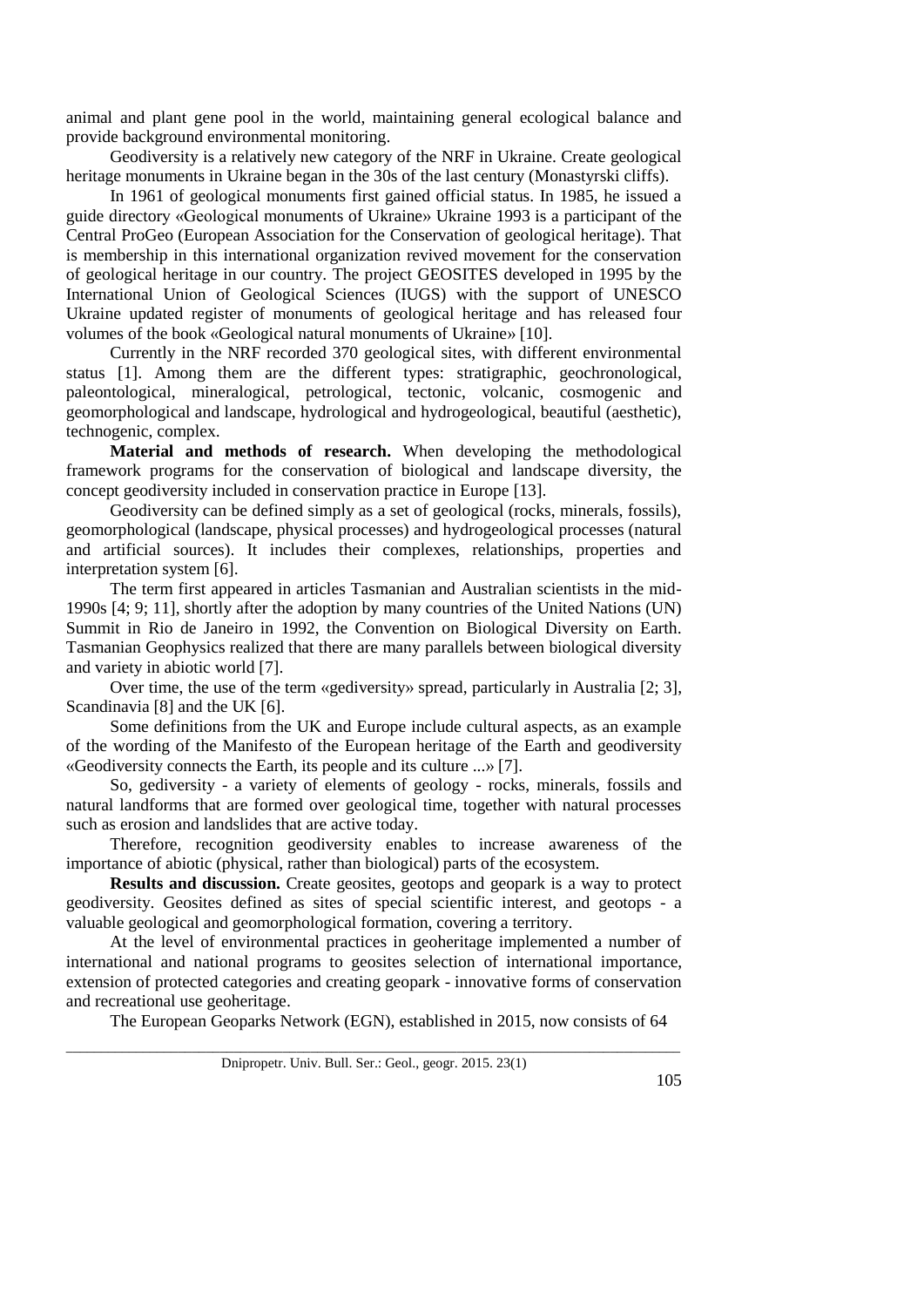Geoparks from 22 European Countries. Working together, the members co-operate to promote the protection of their geological heritage and to use that heritage to promote sustainable economic development in their respective regions.

The concerned communities established the Global Geopark Network (GGN) supported by UNESCO in 2004 to conserve Earth's geological heritage, as well as to promote the sustainable research and development. The GGN membership is formed by national geological parks, or geoparks — local areas focused on the protection of geological features and heritage.

Of the 936 sites inscribed on the World Heritage List, 725 are cultural, 183 are natural and 28 are mixed sites. Only 20 are inscribed primarily because of their geological interest.

In Ukraine, the World Heritage List includes only one historical and geological monument – Kamyana Mohyla (2006) [12]. But, there are many sites that deserve to be credited to the World Heritage List.

During the English Geodiversity Forum (2013) in the UK has developed a program recommendations for actions to preserve, care and use geodiversity (Geodiversity Charter for England) [5] for citizens, organizations, land users, landowners, industrialists, business sector, local and state authorities, educational sector investors. Its position can be adapted to Ukraine.

1. To develop their own sense of pride should visit, explore and encourage others to store objects of the geological heritage of Ukraine.

2. To promote local attractions, use them for recreation, photo shoots and celebration.

3. Placing information on social networks about visiting geological monuments.

4. Refrain from vandalism and stretching historic sites.

5. Assist in the identification and registration of new geosites.

6. Arrange for school, travel and study tours.

7. Make geological features elements of local history of his native land.

8. Promote the value and use geodiversity Ukraine through research and presenting them to the public domain.

9. Actively cooperate with other countries to share knowledge and experience in the creation and protection geosites and geopark.

10. Hold conferences, forums, congresses, seminars, public lectures on all levels.

11. Exchange of students, graduate students and young scientists.

12. Create thematic web sites for kids and adults.

13. Establish a strong bond of culture and nature.

Privacy geodiversity allows solving the following problems: the possibility of a variety of organic life, the preservation of characteristic forms of important geological outcrops and hydrological objects to preserve the structure of natural and cultivated landscapes.

It is clear that the provision of geological heritage objects official status does not guarantee complete protection. Constant change economic policy, moral values, political opinion adversely affected sites.

Therefore, protecting our heritage we thus raise national awareness and love of country.

**Conclusion.** All geological objects are particularly vulnerable not only to human